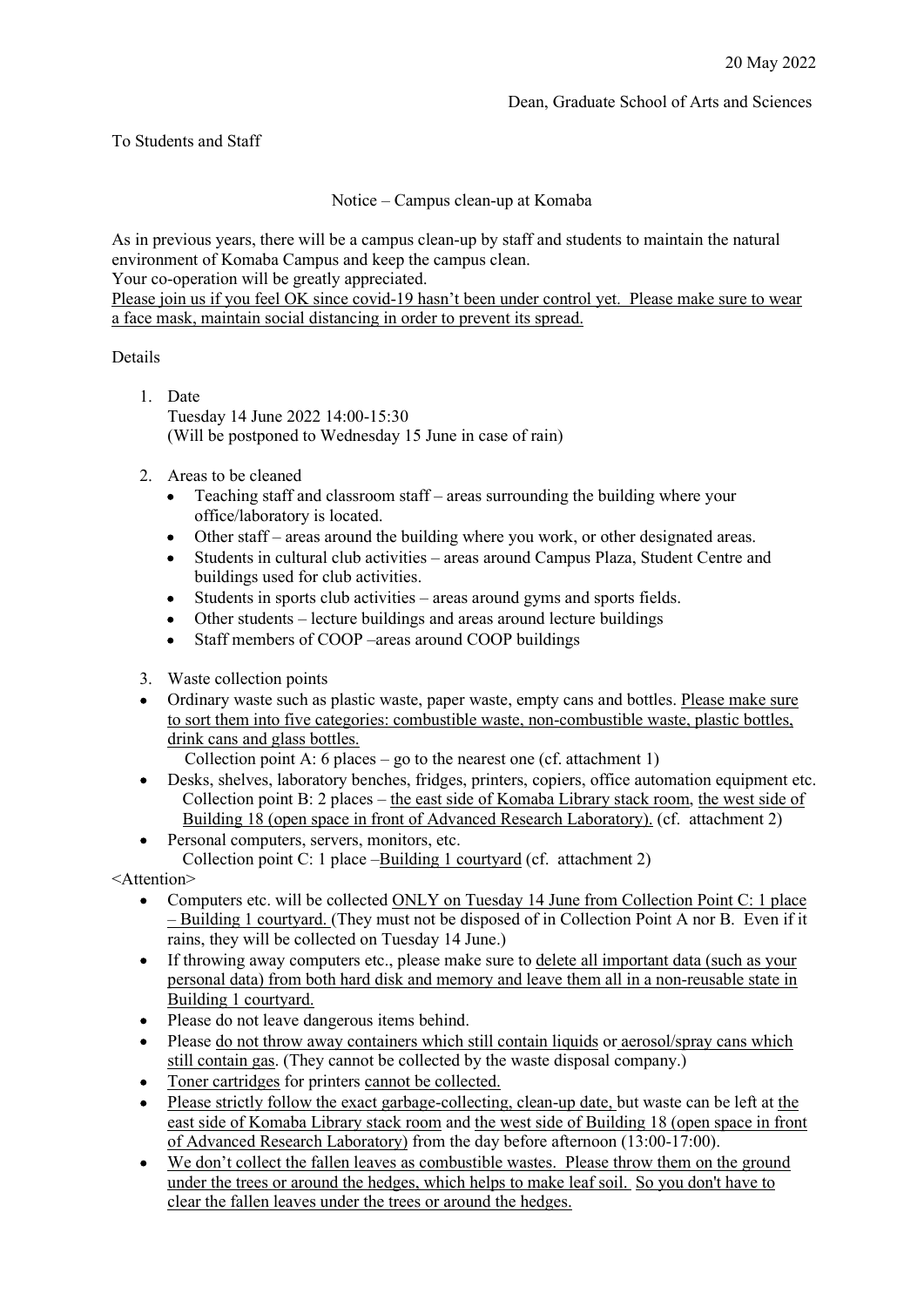#### 4. Cleaning methods

Please pick up any plastic and paper waste, cardboard waste, empty drink cans and bottles, packaging material (styrene foam), scrap metal etc. found outside within your designated areas, and put them into waste bags (sorted into 5 categories). Items that are too big for a waste bag should be taken to waste collection point B (please see above).

#### 5. Cleaning equipment

Cleaning equipment (waste bags, gloves etc.) should be collected on the day from the equipment staff of the finance division by the administrative staff of individual divisions and departments.

6. Other

Bicycles left without permission on campus will be removed by administrative staff on the day.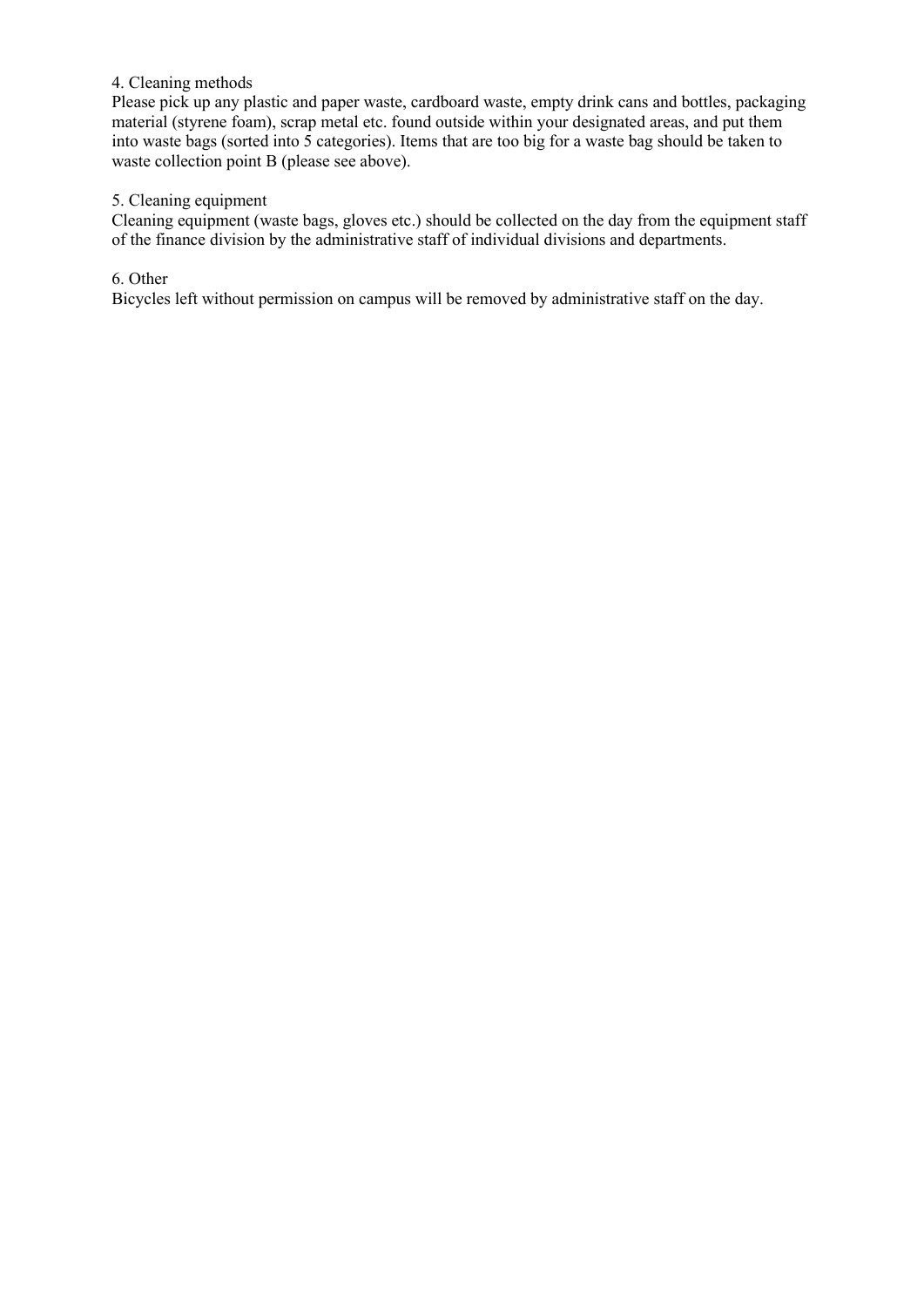